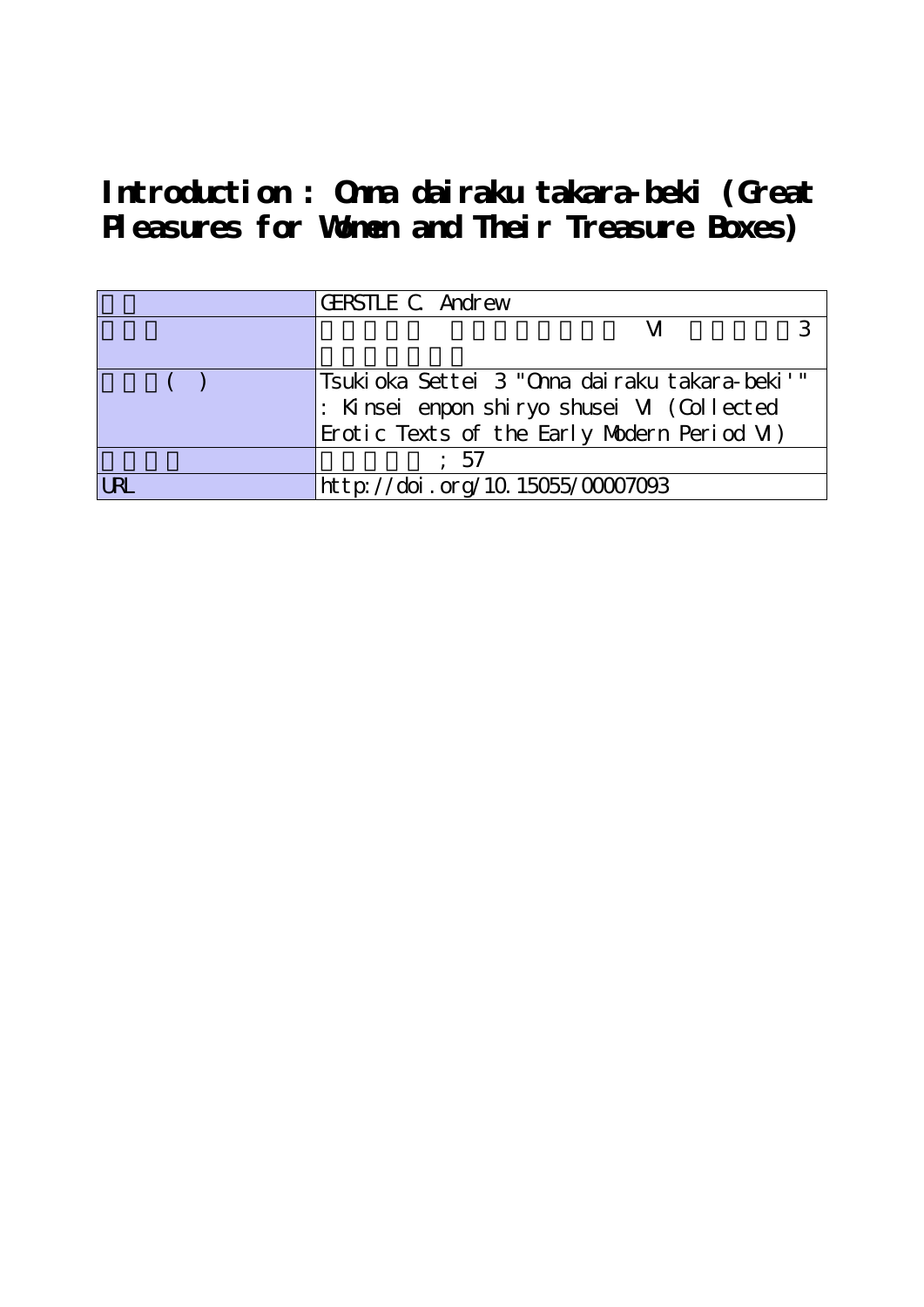# **Introduction:** *Onna dairaku takara-beki* **(Great Pleasures for Women and Their Treasure Boxes)**

# **C. Andrew GERSTLE**

#### *Shunga* **Parodies**

Over 120 pages (63 *chō*), *Great Pleasures for Women and Their Treasure Boxes*, a relatively long, single volume, believed to be by Tsukioka Settei (1726–86), is an important source for understanding both the practice and the perception of sexuality in the Edo period. It was the first of a series of erotic parodies produced in Osaka and Kyoto of educational books in the second half of the 18th century. Two other erotic parodies by Settei, *Bidō nichiyo johōki* 艶道日夜女宝記(A Treasure Book for Women on the Way of Love—Day and Night, c. 1764, Nichibunken sōsho series, no. 44) and *Onna shimegawa oeshi-bumi* 女令川おへし文(Love Letters and Erect Precepts for Women, c. 1768, Nichibunken sōsho series, no. 40), are both reprinted and translated in the same Nichibunken series as *Great Pleasures for Women*. All three follow the pattern of parodying a popular educational book and transforming the original into a humorous treatise on sexual life. These are available online. $<sup>1</sup>$ </sup>

*Great Pleasures for Women* masterfully parodies in detail the influential women's moral and educational conduct book, *Onna daigaku takara-bako* (A Treasure Chest of Great Learning for Women), first published in 1716. It toys with the many images and substantial text of the original to produce a lively and racy alternative textbook for women's education, and covers a wide range of topics about sexuality more broadly. The sharpness and cleverness of the parody is most evident when compared with the original, both its text and images. Wordplay and wit effectively eroticize the text, including the classical poems. The parody transforms the many scenes in the original of women at work with no men about into sensual love-making trysts. The tremendous effort and attention to detail expended in creating this parody of both images and text is well beyond that needed simply to produce a titillating pornographic book. Its aim was undoubtedly to counter and offer an entertaining alternative to the stiff, Confucian-inspired serious conduct book *Great Learning for Women*, which denied women pleasure in sexual life.

#### **Edo-period Sources and Women's Sexuality**

*Great Pleasures for Women* spawned a new genre of shunga parodies of didactic texts, particularly in Kyoto and Osaka, which continued until at least the end of the 18th century. *Makura dōji nukisashi manben tamaguki* (1776), another *shunga* parody, includes the image of the cover of *Great Pleasures for Women* as the key representative text for sex education,<sup>2</sup> giving us a clear sense of how importantly *Great Pleasures for Women* was viewed within *shunga* discourse itself. I have previously argued that *Great Pleasures for Women*  and others by Settei produced a sustained alternative discourse to the standard moral textbooks for wom-

<sup>1</sup> https://nichibun.repo.nii.ac.jp/ (Nichibunken Japanese Studies series, nos. 40 and 44). The 1998 publication, *Onna dairaku takara-beki*, *Onna daigaku takara-bako* (Taihei Sho'oku), contains an almost complete transcription of the texts, and includes reproductions of both the original *A Treasure Chest of Great Learning for Women* and the parody *Great Pleasures for Women*.

<sup>2</sup> See C. Andrew Gerstle, "Analysing the Outrageous: Takehara Shunchōsai's *Shunga* Book *Makura dōji nukisashi manben tamaguki* (Pillow Book for the Young, 1776)," *Japan Review*, no. 26 (2013), special issue: *Shunga: Sex and Humour in Japanese Art and Literature*, p. 177.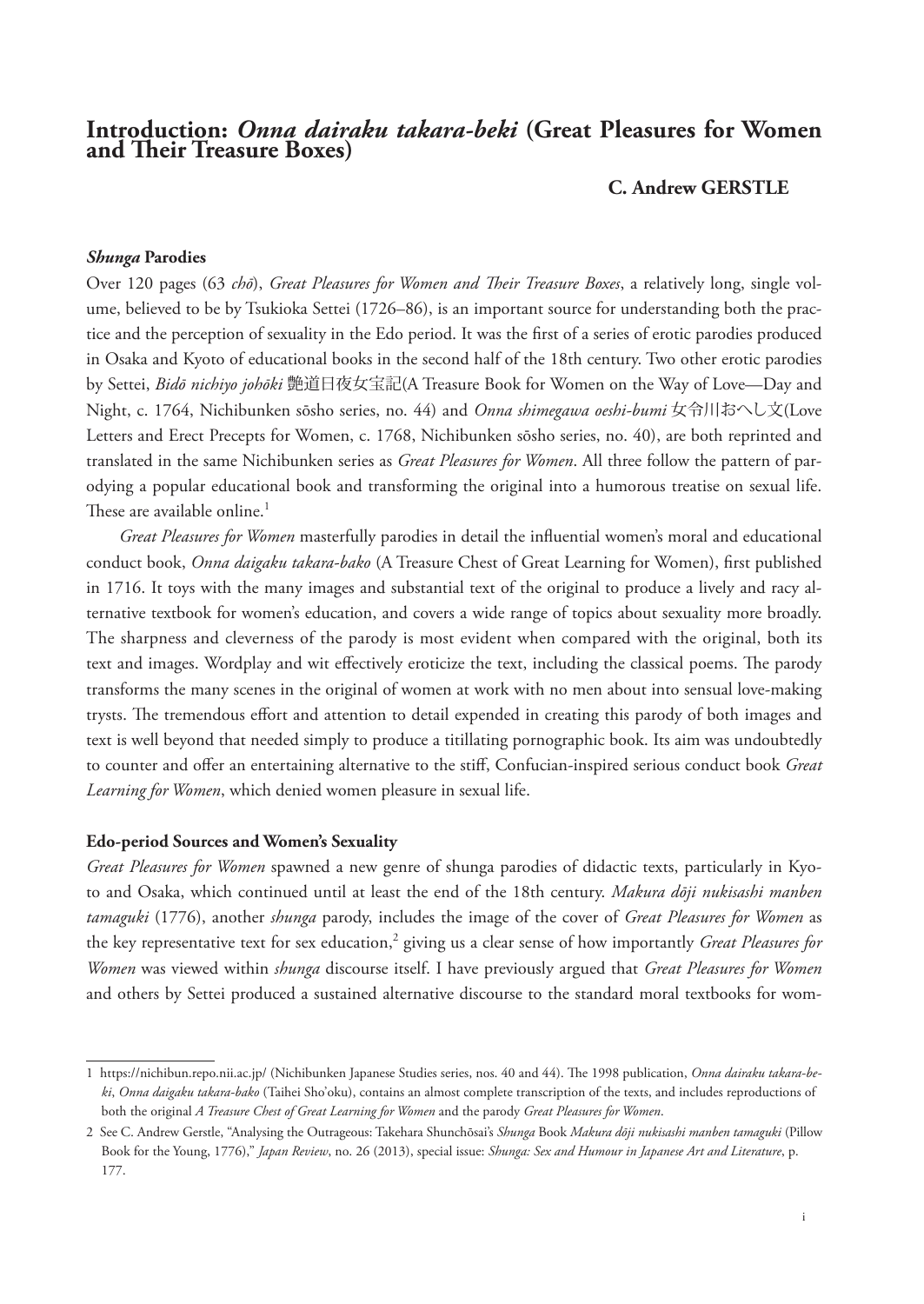en.3 Further, Settei's influence extended to Edo artists in the late 18th century. Until relatively recently the taboo over *shunga* in academic and museum worlds, however, has meant that social and cultural historians have been unaware of or have ignored these sources when researching Edo-period society, considering them irrelevant for our understanding of Edo-period society. These many *shunga* parodies and *shunga* in general are important historical sources that offer us a different discourse on sexuality in the Edo period, especially for women.

*Great Pleasures for Women* is a large book on various aspects of a woman's sexual life, but it also should be considered an 'encyclopaedia of sex and sexuality' more broadly, as it includes information on sex toys, male-male sex and the costs of hiring women and men in pleasure quarters around the country, as well as a short story set in a pleasure quarter and a section of model love letters. The book has several elements, the first two focused on women: one is a treatise for women on sex and sexual desire within conjugal relations, and a second is illustrations and dialogue showing women having sexual encounters while working in more than 30 different kinds of jobs. Both the original and its parody presume that a woman will get married and move into her husband's house. In contrast to the original text, however, which stresses obedience to the in-laws, the parody stresses that a woman should make herself attractive and seek sexual intimacy and pleasure with her husband as her most important principle.

# **Aspects of Sexuality for Men and Women**

After the initial major section that focuses on women's sexuality, the book continues in three distinct parts arranged in horizontal parallel columns. The top column has 'Male and Female Physiognomy'; the middle, 'On Preparing a Calamite (*Wakashu)*'; and the bottom, 'Thirty-Two Aspects of a Beautiful Woman.' A version of this 'Aspects of a Beautiful Woman'' section is also included in *Bidō nichiyo johōki*. 'Thirty-Two Aspects' is a detailed treatise on an ideal female body. The most often used adjective for different parts of the body is 'curved' or 'fleshy' (*maru-maru*, *mutchiri*, *maruki*, *maruku*). The text offers us insights both into an 18th-century view of corporeal beauty and into a model for the beautiful woman paintings (*bijinga*) produced in Kyoto and Osaka.

These parallel sections are followed by another set of illustrations of types of women clothed and naked on the lower column, and above is a section on divining success in relationships by the direction of three fans after tossing them. The upper column then continues with witty couplets about the foibles of sexual life. The final lower column section has a series of model love letters. The upper horizontal column has details about the costs of hiring sex workers across Japan from Edo to Kyushu. This is, then, followed by a *sharebon* short story set in the Osaka pleasure quarter, which offers the reader, man or woman, a glimpse inside life in a brothel. Interspersed are small sections on sex toys, techniques for foreplay, and analysis of different kinds of vulva.

# *Nanshoku* **Male-Male Sexuality**

The section on male-male sex (*nanshoku*), while seeming at first out of place in a book for women, is actually about how to prepare a youth (*wakashu*) for male prostitution. *Nanshoku* was the custom of fundamentally one-way sexual relations between an older man (*nenja*) and a youth (*wakashu*). The process of preparing a novice *wakashu* for prostitution is related matter-of-factly with an explanation of methods to aid the youth so as not to be injured. I have written an essay on the representation of *nanshoku* in *shunga* 

<sup>3</sup> C. Andrew Gerstle, *Edo onna no shungabon: Tsuya to warai no fūfu shinan* 江戸女の春画本: 艶と笑いの夫婦指南. Heibonsha, 2011.

Introduction: Onna dairaku takara-beki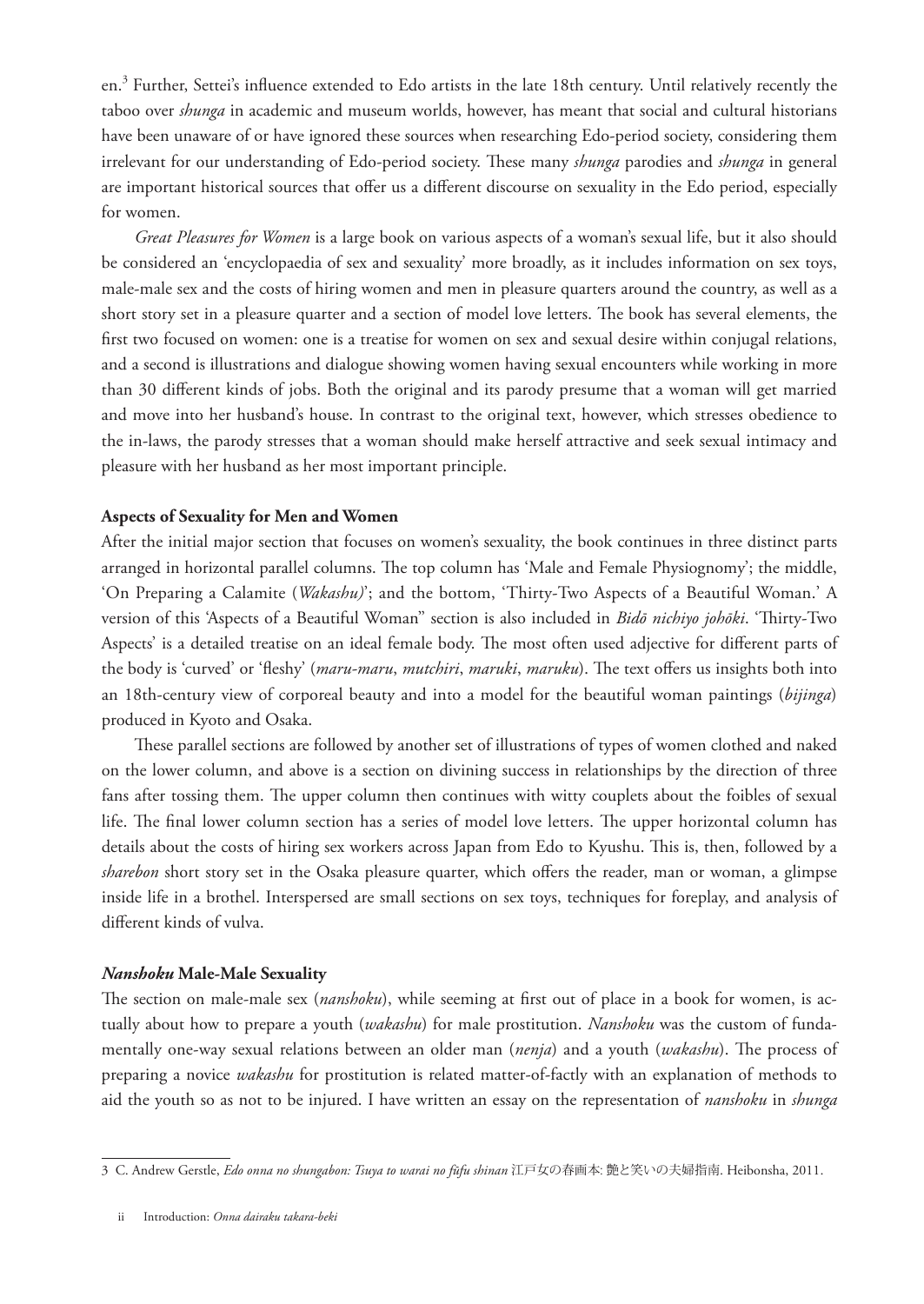in which I argue that in a wide range of *shunga* works across the 18th century, while presenting male-male sexual relations positively as common and uncontroversial, the discourse is also critical of prostitution and the abuse of the custom in which adult males force sex upon youths.<sup>4</sup> The various *shunga* parody books of this era produced in Kyoto and Osaka tend to focus on conjugal or consensual relations both heterosexual and homosexual, while being critical of prostitution. *Great Pleasures for Women* does include an extensive list of pleasure quarters around the country but only offers information on the price of sex as a commodity. An underlying theme in Settei's *shunga* parodies is that sexual pleasure within a warm conjugal relationship is an ideal and that prostitution is simply for sexual release without affection.

#### **Dating and Artist/Author**

After the censorship laws instituted in 1722 banning erotic books (*kōshoku-bon*), most *shunpon* do not include a colophon with author/artist or publication dates. *Great Pleasures for Women* was thought previously to have been published in the early 1750s, following a new edition of *Great Learning for Women* in 1751. However two parts of the book suggest a somewhat later date.

Dating *Great Pleasures for Women*:

1. The short story 'Images of the Quarter' section is almost entirely the same text as in the *sharebon*, *Kagetsuyōjō* 月花余情. This story was originally scheduled to be published privately in 1750, but its printing was stopped by a publisher and was only issued several years later. Nakano Mitsutoshi in *Sharebon taisei* argues for a date of 1757 for its publication.<sup>5</sup>

2. The section 'Male and Female Physiognomy' in *Great Pleasures for Women* is very similar to a section 'Iro-goto ninsō: Nana-iro no kangae' 艶史人相 七品考 which is in the *sharebon*, *Irogoto ninsō: Hiji matsuge* 艶史人相秘事真告. Nakano Mitsutoshi posits that its publication date is also around 1757. The text in *Irogoto ninsō* is similar (but without poems), however, the illustrations are different, and drawn with more care and larger (this book is 16 x 10cm) than in *Great Pleasures for Women*. 6

This would suggest that the date of *Great Pleasures for Women and their Treasure Boxes* is around this same time of 1756–57.

It is generally accepted that the illustrations in *Great Pleasures for Women* are by Tsukioka Settei. For an introduction in both English and Japanese to Settei's *shunga* books, see C. A. Gerstle and M. Hayakawa, ed., *Onna shimegawa oeshi-bumi* (Nichibunken Japanese Studies Series, no. 40). We do not know if Settei wrote the text or not, but we know that he was a scholarly artist who wrote the texts in some of his other illustrated books and is known to have researched about the history of art and *shunga* in Japan and China.7 Text and image are precisely integrated in the *shunga* books considered to be by Settei, which suggests that he was also the author, or at least worked regularly and very closely with an author.

<sup>4 &</sup>quot;Shunga ni okeru nanshoku no byōsha" 春画における男色の描写 (The representation of male-male sex in shunga), in *Mō hitotsu no Nihon bungaku shi* もう一つの日本文学史 (Alternative history of Japanese literature), edited by Kokubungaku Kennkyū Shiryōkan 国 文学研究資料館, Bensei Shuppan, 2016, pp. 149–170.

<sup>5</sup> *Sharebon taisei* 洒落本大成, vol. 3, Chūō Kōronsha, 1979, pp. 371–72.

<sup>6</sup> *Sharebon taisei*, vol. 2, Chūō Kōronsha, 1978, p. 415.

<sup>7</sup> See Yamamoto Yukari 山本ゆかり, *Kamigata fūzokuga no kenkyū: Nishikawa Sukenobu to Tsukioka Settei o chūshin ni* 上方風俗画の研 究: 西川祐信と月岡雪鼎を中心に, Geika Shoin 藝華書院, 2010; Timothy Clark, C. Andrew Gerstle, Aki Ishigami and Akiko Yano, *Shunga: Sex and Pleasure in Japanese Art*, British Museum Press, 2013. (Japanese translation published by Shōgakukan in 2015).